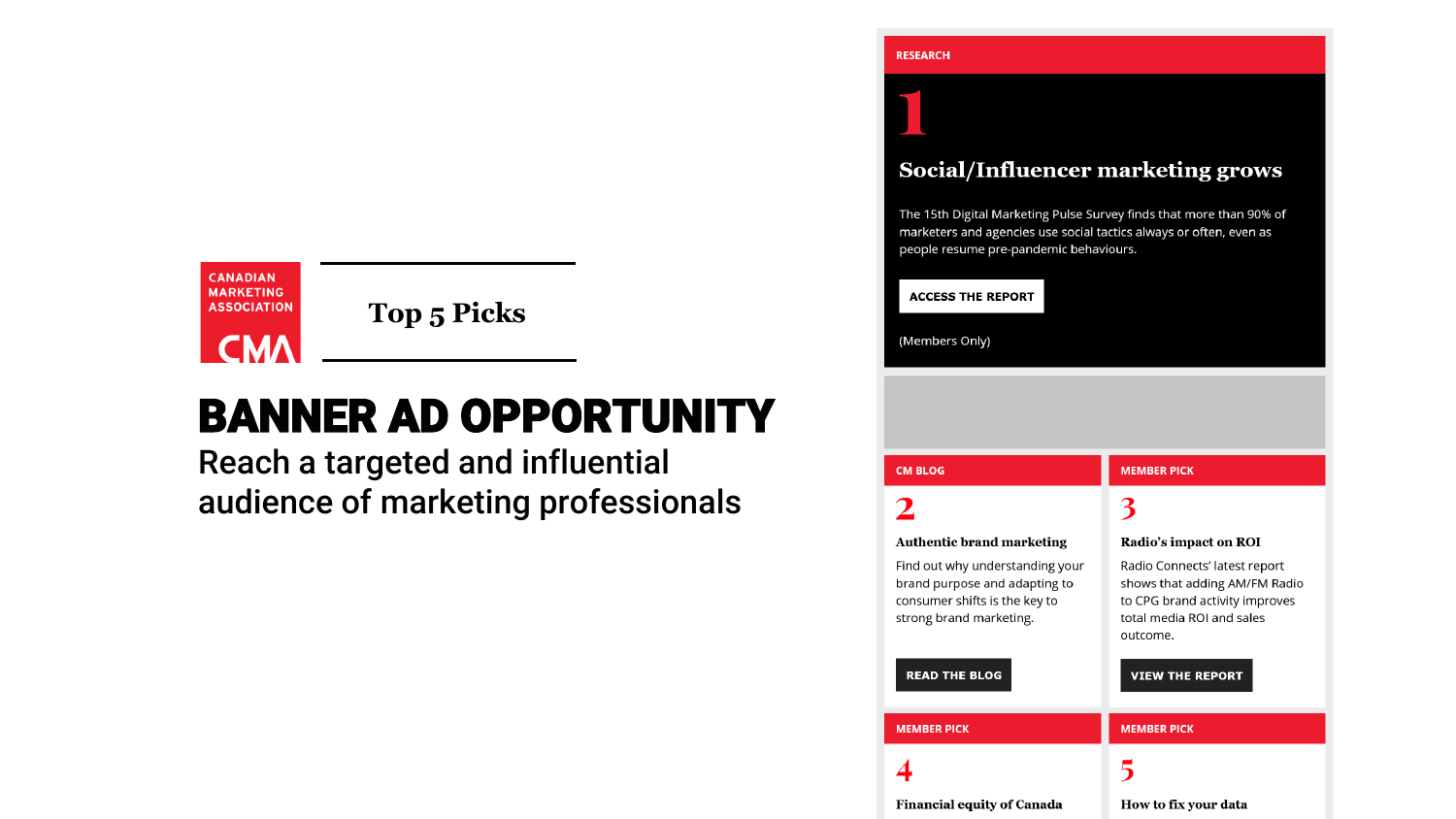## CMA's weekly newsletter, Top 5 Picks (T5P), is a powerful communication resource for the marketing community.

- Content includes the latest marketing stories from both CMA and its Members.
- Deployed to 16,000 marketing professionals every Friday morning
- Average open rate of 27.6% (Feb 2022)
- Newsletter subscribers represent marketers, agencies, media companies, NFP's, marketing service providers and students.
- Audience is a broad range from CEO/CMO's to students
- Cost: \$2.5k per newsletter (3+ newsletters earns a 20% discount)
- Exclusive advertiser on each newsletter with a banner ad
- NOTE: Material is required 2 weeks in advance of deployment date

Porter Novelli's research outlines how organizations can address Canadian's concerns about inequities in our financial system. Introhive's 3-part series uncovers the state of data, its impact on business, and recommendations to improve your data.

### **FIND OUT MORE**

**LEARN MORE** 

## **Upcoming Experiences & Professional Development**

| November 10<br>The Art of Copywriting   Seminar                                                                                                                         | <b>REGISTER NOW</b> |
|-------------------------------------------------------------------------------------------------------------------------------------------------------------------------|---------------------|
| November 17<br><b>How Clean Data Fuels Marketing</b><br><b>Engagement</b>   Partnered Webinar                                                                           | <b>REGISTER NOW</b> |
| <b>November 24 &amp; 25</b><br><b>Privacy Essentials for Marketers   Seminar</b>                                                                                        | <b>REGISTER NOW</b> |
| <b>SEE FULL CALENDAR</b>                                                                                                                                                |                     |
| You are receiving this email due to your membership, participation, or interest in the CMA.<br>Update your Email Preferences   Unsubscribe   theCMA.ca   Privacy Policy |                     |
| <b>Canadian Marketing Association</b><br>55 University Avenue, Suite 603<br>Toronto   ON   M5J 2H7                                                                      |                     |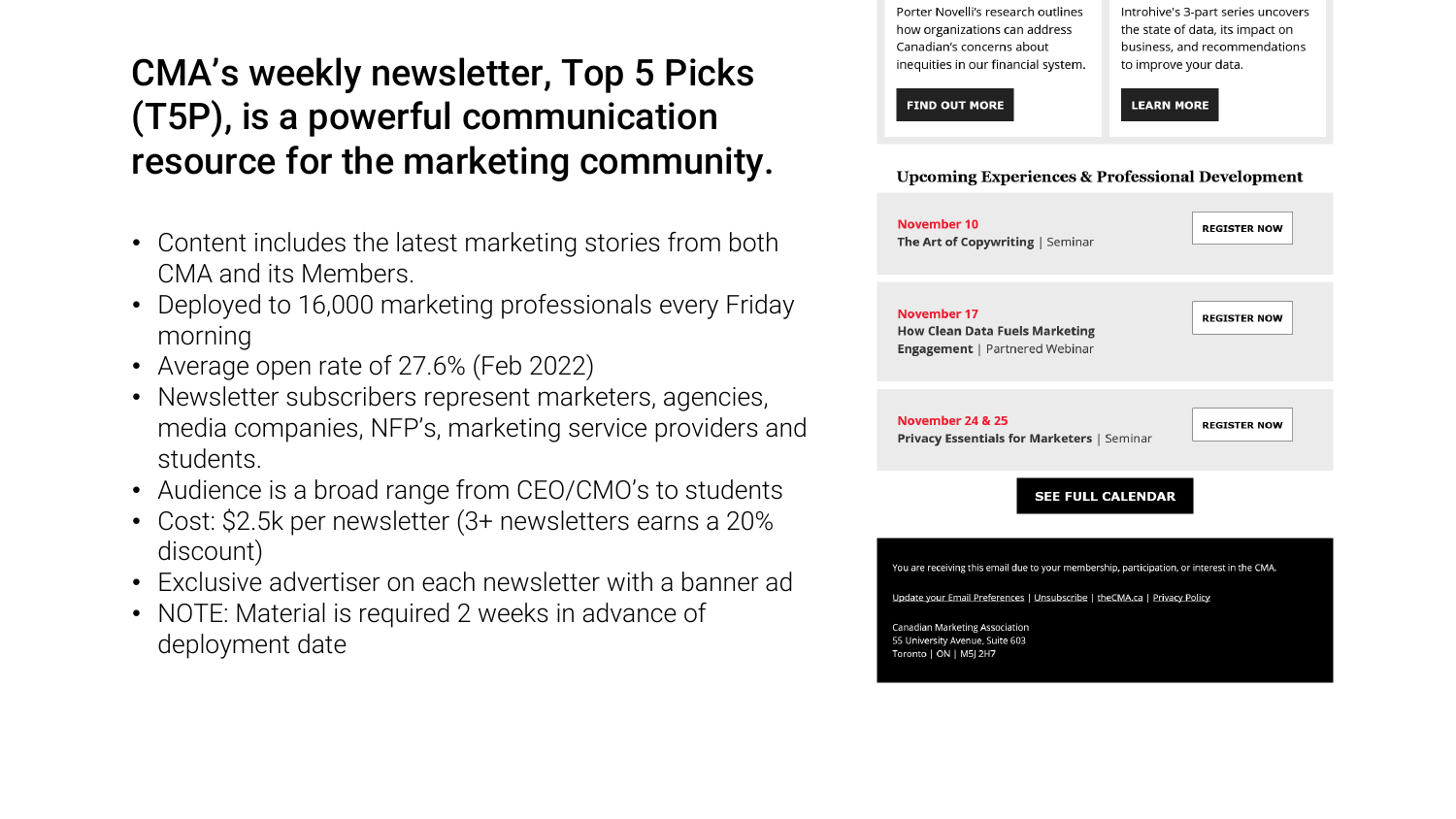

**Top 5 Picks**

# BANNER STYLE GUIDE OVERVIEW

Note: We require two digital files for the ad, sized to meet both the desktop and mobile specifications.

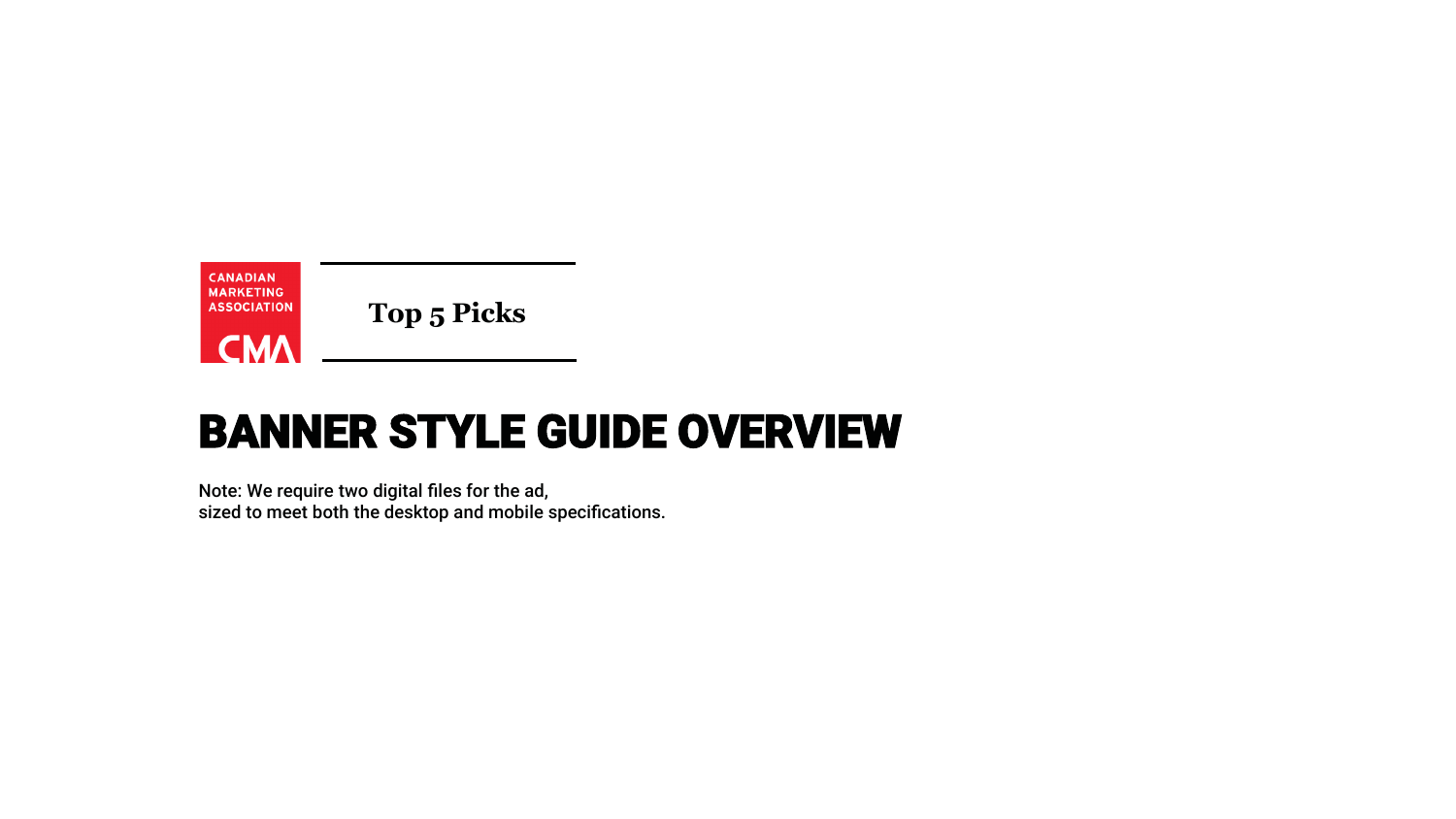**Min Dimensions:** 600x100 **Max Filesize:** 75kB **Formats:** jpg, png, gif **Min font-size:** 18px





## Details:

- For UTM links, CMA can only accept unencrypted links. (Note that CMA does not track ads unless advertiser provides a UTM code that we embed, allowing you to track click-through)
- Please provide a static ad, if a gif is provided we cannot guarantee the ad will be displayed as an animation
- Metrics: CMA cannot provide CTR, only T5P distribution and open rates per newsletter

## **DESKTOP BANNER SPECS**